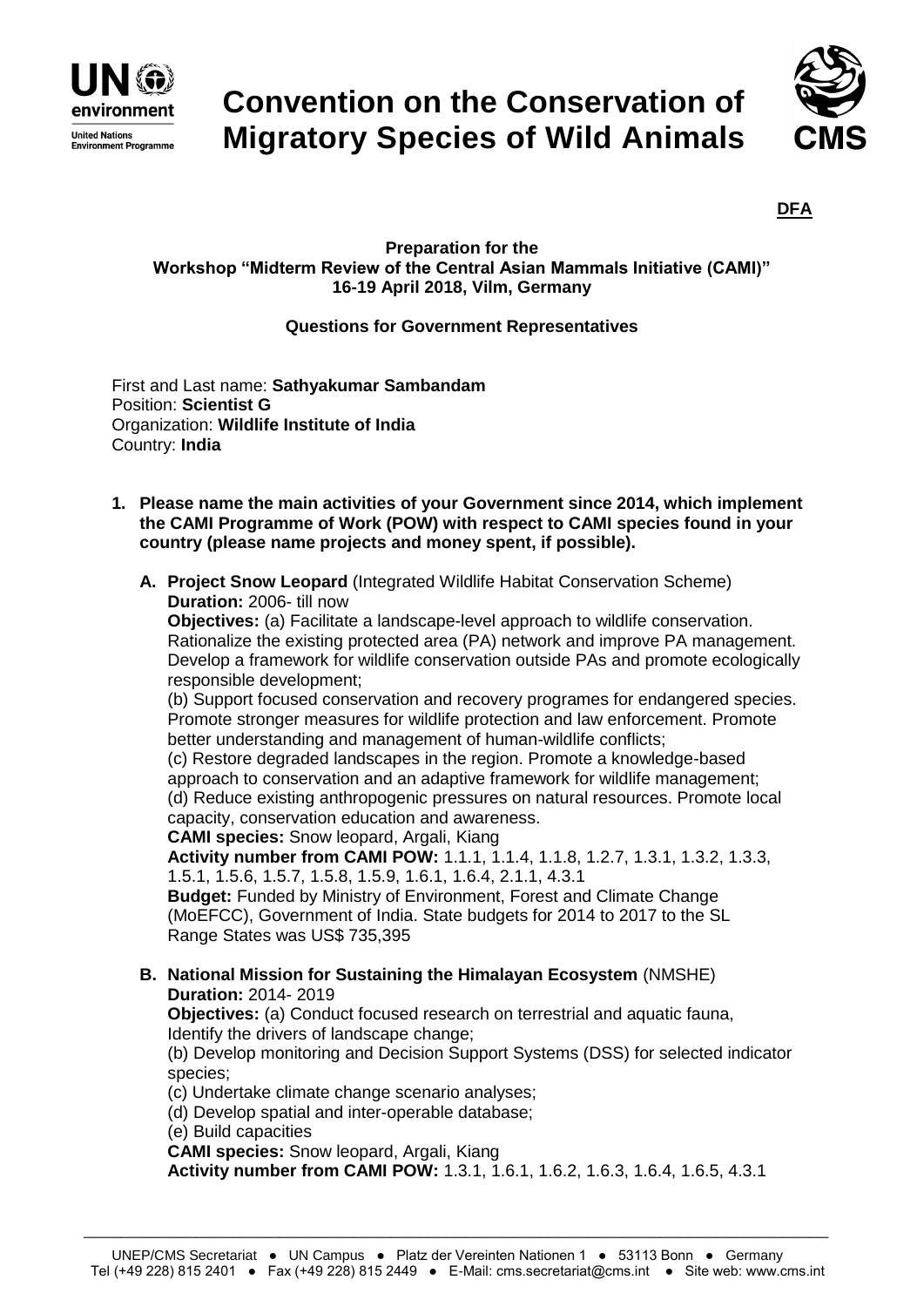**Budget:** Funded by Department of Science and Technology; US \$1.54 million

**C. Human-Wildlife Conflict Resolution Mechanism in Indian Himalayan Region: Risk Assessment, Prediction, and Management through Research and Community Engagement** (NMHS) **Duration:** 2016- 2019

**Objectives:** (a) Risk assessment of negative HWI and predict potential hot-spot of conflict

(b) Investigate the biological factors;

(c) Study population ecology, ranging and activity patterns of selected wildlife species;

(d) Develop and implement adaptive management strategies through community engagement

**CAMI species:** Snow leopard

**Activity number from CAMI POW:** 1.2.4, 1.2.5, 1.2.6, 1.2.7, 1.3.1, 1.5.1, 1.5.2, 1.5.4, 1.5.5, 1.5.6, 1.5.7, 1.5.9, 1.6.1, 2.1.1, 4.3.1 **Budget:** Funded by MoEFCC, US \$0.69 million

- **D. Securing Livelihoods, Conservation, Sustainable use and Restoration of High Range Himalayan Ecosystems** (SECURE) **Duration:** 2017- 2023 **Objectives:** (a) To enhance ecological security of high range Himalayan ecosystems (b) Effective management of high Himalayan areas for conservation of species and their habitats and sustaining ecosystem services **CAMI species:** Snow leopard, Argali, Kiang **Activity number from CAMI POW:** 1.1.4, 1.1.8, 1.2.7, 1.3.1, 1.3.2, 1.3.3, 1.5.1, 1.5.6, 1.5.7, 1.5.8, 1.5.9, 1.6.1, 1.6.4, 4.3.1 **Budget:** Funded by UNDP, US \$ 72.3 million
- **2. Please name your Government's priorities for conservation action on the CAMI species occurring in your country (name 3-5 priorities). Which objectives on CAMI POW do they address?**

|   | <b>Brief description</b>                                                                                                              | <b>Species</b>                                               | Activity number<br>from CAMI POW                                                                            |
|---|---------------------------------------------------------------------------------------------------------------------------------------|--------------------------------------------------------------|-------------------------------------------------------------------------------------------------------------|
|   | Protection to species and their habitats<br>through scientific management, community<br>participation, and trans-boundary cooperation | Snow Leopard,<br>Tibetan Argali,<br>Kiang, Khur,<br>Chinkara | 1.1.1, 1.1.4,<br>1.1.8, 1.2.7,<br>1.3.1, 1.3.2,<br>1.3.3, 1.5.1,<br>1.5.6, 1.5.7,<br>1.5.8, 1.5.9,<br>1.7.1 |
| 2 | <b>Research and Monitoring</b>                                                                                                        | - do -                                                       | 1.6.1, 1.6.4                                                                                                |
| 3 | Integrated landscape management                                                                                                       | - do -                                                       | 2.1.1, 2.4.1,<br>2.4.2                                                                                      |
| 4 | Knowledge and data sharing                                                                                                            | - do -                                                       | 3.1.8                                                                                                       |
| 5 | Awareness generation                                                                                                                  | - do -                                                       | 4.3.1                                                                                                       |